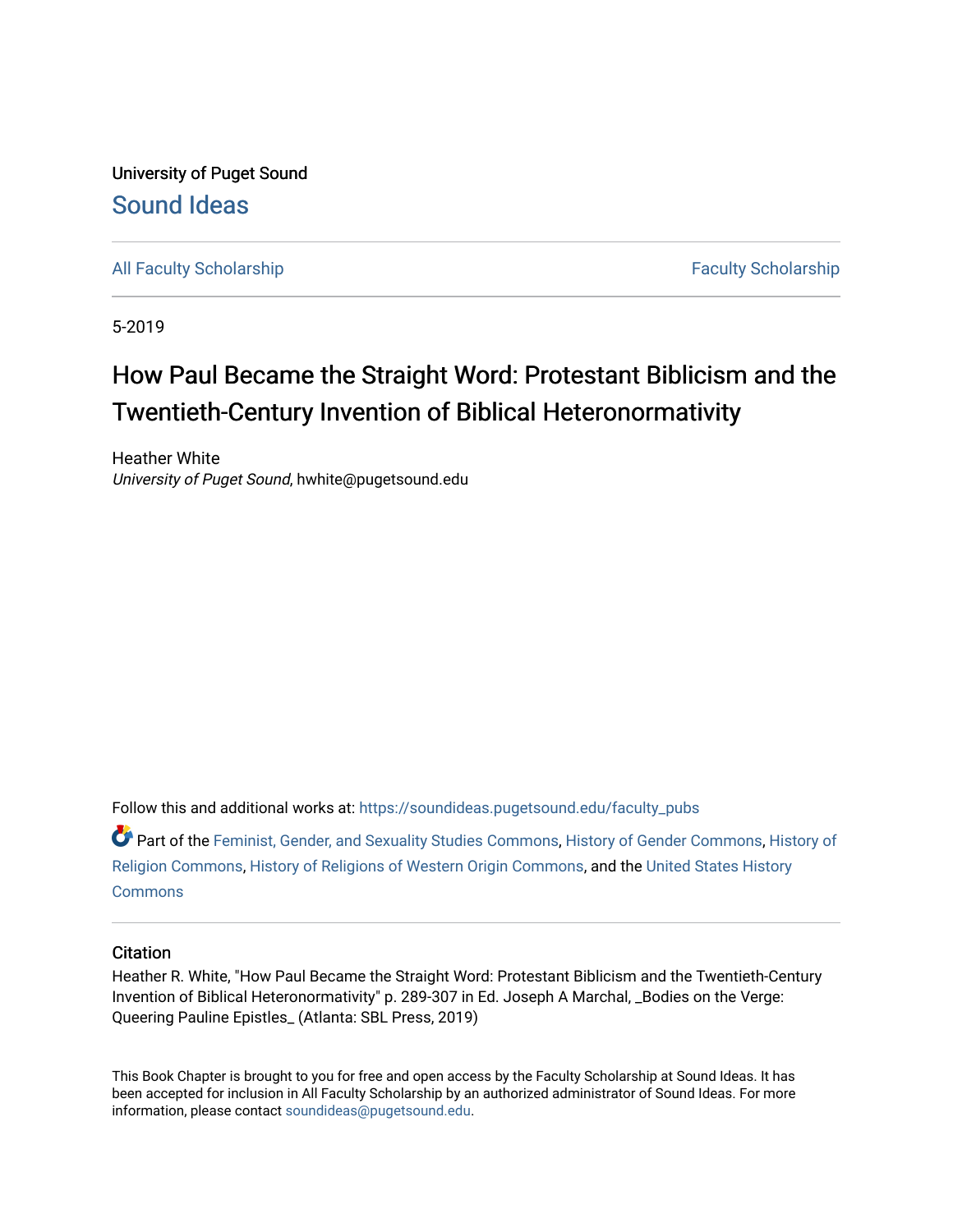# How Paul Became the Straight Word: Protestant Biblicism and the Twentieth-Century Invention of Biblical Heteronormativity

Heather R. White

When conservative Christians argue that their Bibles tell them that homosexuality is immoral, they are not wrong. Most contemporary Bibles—and especially the most popular versions—do quite clearly *say* that homosexuality is sinful. As evidence, we might take a look at the *Life Application Bible* (2011), a bestseller in the category called the study Bible. In its pages are everything a reader needs in order to make sense of the compendium of ancient texts that make up what Christians call the Old and New Testaments. There is also an index. Between *home* and *honesty* is the entry for homosexuality. Under the subheading "scripture forbids it," the entry lists Rom 1:26–27, 1 Cor 6:9, and 1 Tim 1:10. Readers who turn to these passages find not only the words of Scripture but also expanded commentary, which adds a pointed clarification: "the Bible specifically calls homosexual behavior a sin" (1572, 1916). There are, of course, Christians who reject this antihomosexual interpretation. They call these same passages the "clobber texts" for the way they are used to demean gay men and lesbians (Goss and West 2000, 79). But little evidence of a debate appears in the pages of the *Life Application Bible*. This Bible's user-friendly format guides readers unerringly toward a simple, uncontested truth, and it offers engaging moments to reflect, at every step, on what this truth means personally. Readers are left with little question: God has a fulfilling plan for your life. That plan is heterosexuality.

This essay traces how an ancient truth of antihomosexual condemnation came to be implanted in American Bibles and lodged—in particular—in the

Sections of this essay are reprinted with permission from White 2015.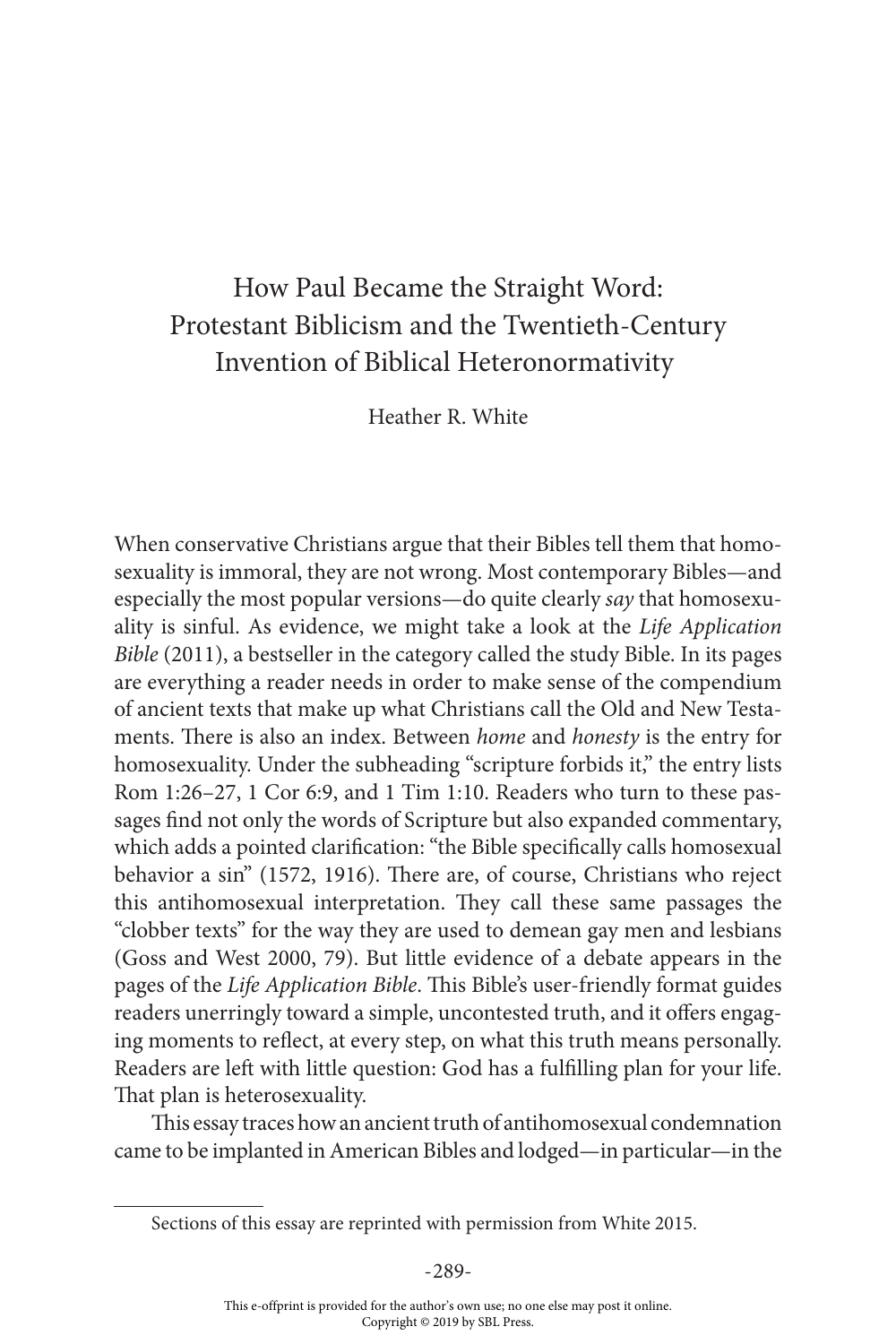#### 290 White

epistles of the apostle Paul. The Pauline texts of Romans and 1 Corinthians are the most frequently cited prooftexts for biblical condemnation of homosexuality. The same-sex meanings of these passages are often not perceived as interpretations; they are imputed to the text and its historical context as the timeless, original meaning. Viewed historically, however, there are many things that are puzzlingly new about this plain biblical speech. The newer Bibles' sharply cast antihomosexual tradition is at best an ambiguous shadow in older Bibles. The seventeenth-century King James translation offers no such clearly articulated set of prohibitions directed at same-sex behavior. The older Bibles are missing not only the modern pedagogical apparatus of indices and expository notes; they also lack the foundational wording and cross-referenced textual tradition. Even more confounding, the sodomites of the King James Version are puzzlingly out of place: they appear in the Old Testament books of the Deuteronomistic History. These archaic pages not only lack Paul's didactic antihomosexual writings; they also speak of a jarringly different sodomitical past.

Paradoxically, it was Protestants' faith in the Bible's timelessness and enduring relevance that served as a key mechanism for these textual changes. As Brian Malley explains in his ethnographic study of Protestant biblicism, a key aim of Protestant Bible reading is to "establish transitivity between the text and beliefs." On its own terms, the practice of anchoring beliefs in the Bible is a guard against the vagaries of cultural change. But in practice, as Malley (2004, 19) observes, "the interpretive tradition mobilizes hermeneutic imaginations anew." Protestant biblicism thus does in practice precisely what it opposes in theory: it generates new meanings for biblical texts. The tradition and the past—"what the Bible *said*"—are continuously reinvented through the current encounter with "what the Bible *says*." Over the course of the twentieth century, these practices of Protestant biblicism have generated much more than new interpretations. They also had a material influence on the formatting and content of the burgeoning consumer market of mass-produced Bibles. Thus as American Protestants turned to their Bibles for timeless truths, they unwittingly effected a twinned sexual and textual transformation. Their quest for timeless meaning facilitated the reshaping of a King James Sodom tradition into a twentieth-century antihomosexuality tradition, and it authorized and naturalized new sexual paradigms by locating them—via the Bible in the ancient past.

Twentieth-century English-language Bible translations and interpretive commentaries, that is, exhibit the increasing influence of modern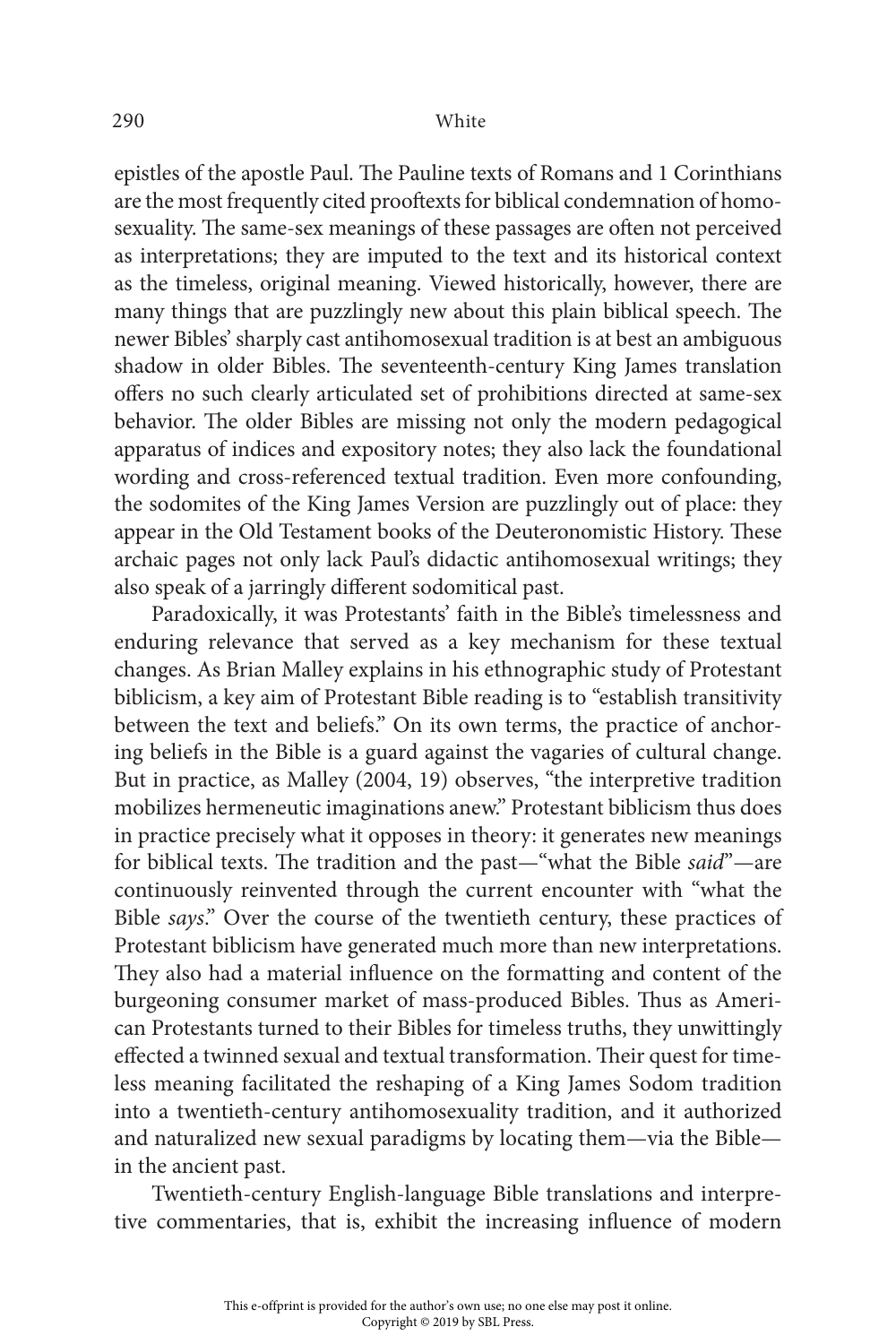medical constructions of a sexual binary—a distinct and opposing relationship between heterosexuality and homosexuality (Katz 1997). Historians of sexuality show how these medical constructions of the sexual binary shaped institutions of law and policy to form what historian Margot Canaday (2009) calls "the straight state." This essay traces the making of what we might call "the straight Word." Looking at American Bibles shows that religion has played an active part in these developments in sexuality, as practices of Christian interpretation molded new interpretive traditions into seemingly unchanging Scriptures. This essay illustrates these changes by working through the texts and associated commentaries for three major translation projects: the seventeenth-century translation of the King James Version (KJV), the mid-twentieth-century Revised Standard Version (RSV), and the 1978 translation of the New International Version (NIV). This history of Christians changing Bibles shows how Paul became the modern authority for a new doctrine of Christian heteronormativity, and it also shows how Protestant Bible-reading practices helped to authorize and naturalize twentieth-century innovations in sexuality.

### The Homo/Hetero-Sexual Binary

Scholarship on the history of sexuality presents as axiomatic a view of bodies, pleasures, and relationships as socially and historically contingent. A famous passage from Foucault's *History of Sexuality* serves as exhibit A for this scholarly approach:

Sodomy was a category of forbidden acts; their perpetrator was nothing more than the juridical subject of them. The nineteenth-century homosexual became a personage, a past, a case history, and a childhood.… The sodomite had been a temporary aberration; the homosexual was now a species. (1990, 43)

Here Foucault gives a descriptive account of the nineteenth-century emergence of sexology, a specialized subfield of psychology and psychiatry that he identifies as the metaphorical inventors of this "personage" of the homosexual. These new doctors generated a medical lexicon for human sexuality with the stated aim of replacing moralizing approaches to "forbidden acts" with scientific inquiries into causes and possible cures (White 2015, 21).

This famous passage from Foucault is often cited as evidence for a historical shift "from act to identity" (Jagose 1996, 10). The explanation goes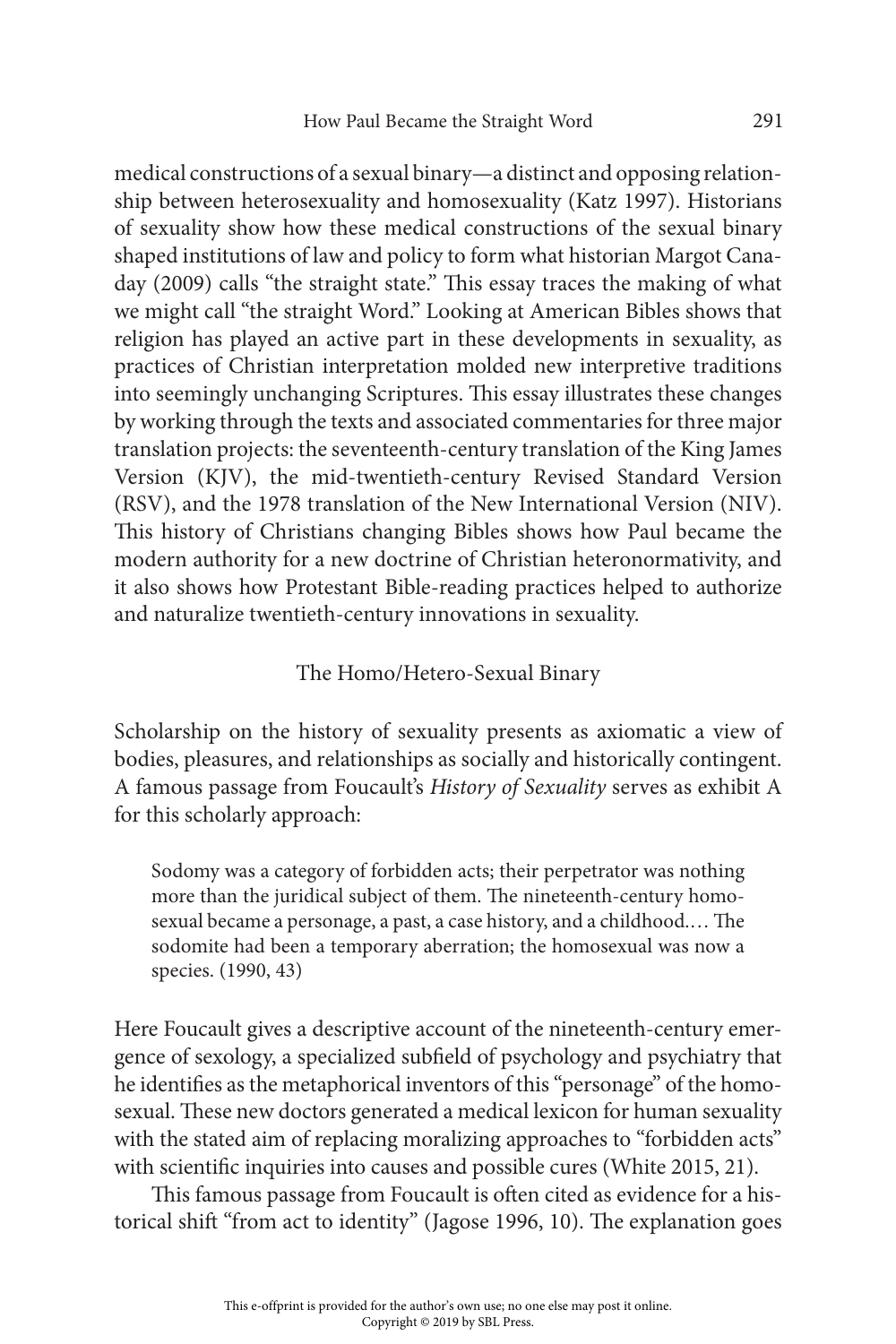#### 292 White

like this: earlier taboos against sodomy condemned same-sex *behavior*, which modern medicine reconfigured as an interior *condition*. The medical categorization helped to unwittingly lay the foundation for politicized gay identity. The medical invention of the homosexual, that is, marked a shift away from a conception of sodomy as voluntary act to a new notion of homosexuality as durable identity.

Broader work in the history of sexuality, however, shows that the changes brought by the late nineteenth-century medical framework were not merely a shift from act to identity. The medical approach to sexuality also offered new ways of classifying and evaluating behavior. Over time, this process worked to normalize previously "unnatural" and "sodomitical" activity between men and women by mapping it onto a new interpretive grid. Thus a practice such as oral sex became normal as it came to be defined by the participants' genders rather than the act itself (Halley 1993). These changes also placed new scrutiny on formerly innocent expressions of same-sex affection. The terms homosexual and heterosexual appeared first in medical textbooks and gradually percolated outward as the therapeutic paradigm and its grounding in health and wellness entered mainstream awareness. In the decade after World War II, popularly dubbed the Age of Psychology, everyday Americans imbibed new ideas about heterosexual normalcy and homosexual perversion through popular reading. Lifestyle magazines gave advice about gender-appropriate sex education, and newspapers reported on purges of perceived sex deviates from federal employment. The pervasive message about sexual health was that it was vitally important—key to personal and social happiness—and also frighteningly fragile. Heterosexuality needed defending from the subtle invasion of homosexual perversion (Muravchik 2011; White 2015).

The contagion aspects of this medical framework for sexuality was challenged in later decades, but these challenges also inadvertently stabilized and naturalized the hetero/homo binary. In the 1970s, gay activists successfully challenged the disease classification and helped to establish homosexuality as a neutral aspect of human personality rather than a perverted version of heterosexuality that needed to be treated and cured. These interventions helped to right the lopsidedness of the sexual binary, producing a parallel framework for gay and straight as neutral and inborn sexual orientations (Bayer 1981). At the same time, these efforts also had the paradoxical effect of naturalizing heterosexuality. Heterosexual and homosexual came to embody more than stated sexual identity; they oper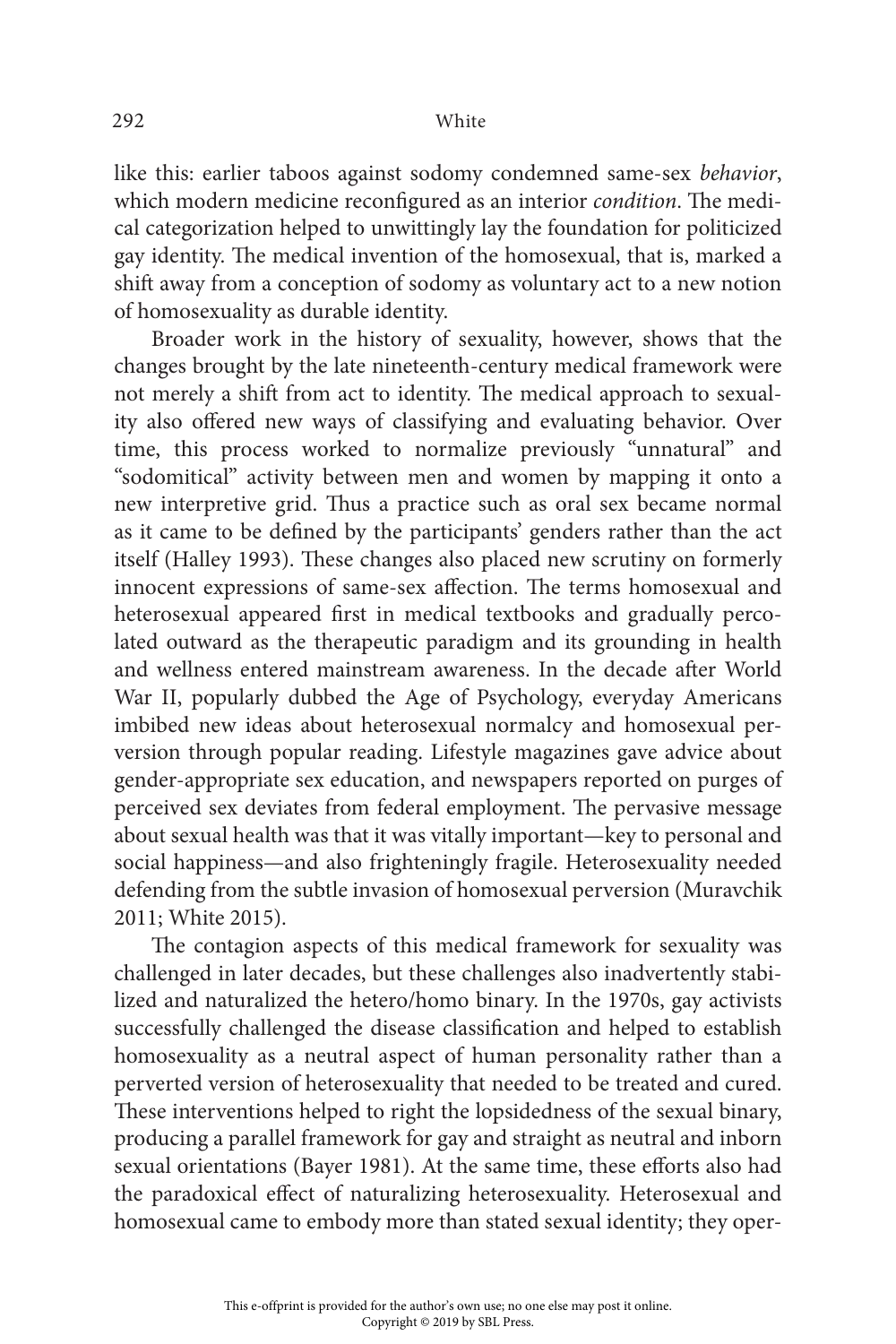ated as descriptive terms for broadly classifying human social and erotic behavior. The modern sexual system thus not only constructed sexuality as an interior attribute of the self, but it also provided new typologies for classifying extrinsic social behavior.

The classificatory typologies of the modern sexual system are perhaps the most durably embedded parts of this system of knowledge, because they seem to operate descriptively rather than ideologically. Queer theorist David Halperin (2000) examines how these descriptive indicators have been used to find same-sex sexuality in history. Halperin's focus is on behavior and its perceived meaning; he investigates the broad range of historical and contextual meanings for attributes often perceived to signify homosexuality. Halperin argues that many seemingly gay characteristics have at many points in history marked typical—even aspirational—qualities of manliness. Halperin deploys the past as a queering mechanism: the strangeness of history helps to dissolve the fictive unity of modern sexual identities and reveal the "incoherence at the core of the modern notion of homosexuality" (90-91).

This essay adopts a version of Halperin's method, using Bible translations (and accompanying commentaries) as the queering device to dissolve the fictive unity of modern biblical heteronormativity. Whereas Halperin investigated the premodern cultural signification of ostensibly homosexual behavior, this essay searches for the earlier interpretive histories of Scripture and commentary about homosexuality. This body of outdated and seemingly irrelevant biblical commentary, especially as it appears in tertiary reference tools, has been largely overlooked in the contemporary scholarly discussion about the historical meaning of 1 Cor 6:9 and Rom 1:26–27, the go-to passages on homosexuality. Most biblical scholarship on these passages bypasses historical interpretation—and especially the interpretation directed at everyday Christians. The focus of this literature is instead the original languages and ancient historical contexts. While this approach may uncover new knowledge about ancient contexts, a direct dive into the primary sources also risks the beguiling mirror of a desired past. There is nothing more seductive—or more Protestant—than this desire for unmediated access to the text's so-called original meaning. An inquiry into the history of interpretation helps to mediate against this false sense of textual intimacy.

First, a caution: old Bible dictionaries are like outdated time machines. Each one of these contraptions promises to transport the reader into the mind and context of the historical author. Exploring these alternative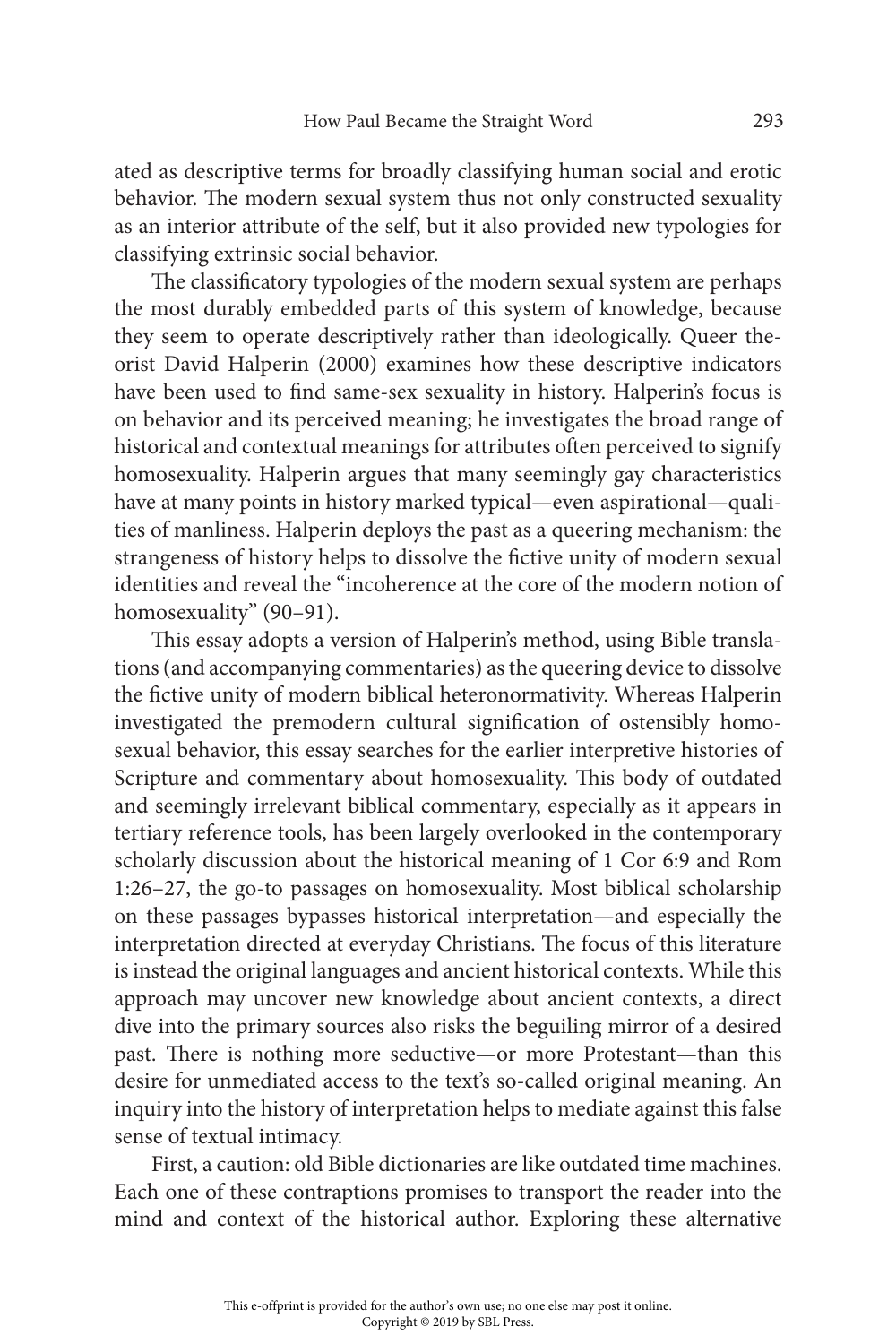pasts in sequence, however, jarringly unsettles their respective claims to timelessness. Each disparate past was generated in its time by an author convinced his insight gave us access to the true original. The discordant originals help to make visible the naturalizing operations of Protestant biblicism.

#### Other Sodomites

The first time machine: a Bible dictionary from 1929. *Homosexuality* is nowhere to be found in this reference work. The first Bible dictionary entries for this medical neologism did not appear until the 1960s (Baab 1962, 639). What do appear are entries for *Sodom* and, under that, *sodomite*. Definitions acknowledge a link between these terms: the former is a city referenced in various passages throughout the Old and New Testaments, most famously in Gen 19, which recounts the city's destruction by God as punishment for the sin of its denizens. Those denizens are the eponym for later namesakes: "sodomites" were guilty of "a loathsome vice" that "owes its name to their behavior" (Eiselen, Lewis, and Downey 1929, 232). Circling tautologically through city, sin, and denizens—these entries defined each term in reference to the others. A cross-listed biblical passage—Ezek 16—promised substance: this sin of Sodom, committed by sodomites, and thus bearing their name, is "defined as arrogant prosperity and callousness" (724). Another widely used early twentieth-century reference elaborated that *sodomite* was an English word translated from the Hebrew *keddeshim*, which designated persons guilty of "not ordinary immorality but *religious prostitution*, i.e., immorality practiced in the worship of a deity and in the immediate precincts of a temple" (Selbie 1902). Cross-listed passages point the reader to five Old Testament passages that reference these sodomites: one in Deuteronomy, three in 1 Kings, and one in 2 Kings. Similar definitions prevailed in other popular Bible reference materials (Barnes 1900; Orr 1915; Davis 1917).1

This e-offprint is provided for the author's own use; no one else may post it online. Copyright © 2019 by SBL Press.

<sup>1.</sup> Deut 23:17: "There shall be no whore of the daughters of Israel, nor a sodomite of the sons of Israel." 1 Kgs 14:24: "And there were also sodomites in the land: *and* they did according to all the abominations of the nations which the LORD cast out before the children of Israel." 1 Kgs 15:12: "And he took away the sodomites out of the land, and removed all the idols that his fathers had made." 1 Kgs 22:46: "And the remnant of the sodomites, which remained in the days of his father Asa, he took out of the land." 2 Kgs 23:7: "And he brake down the houses of the sodomites, that *were* by the house of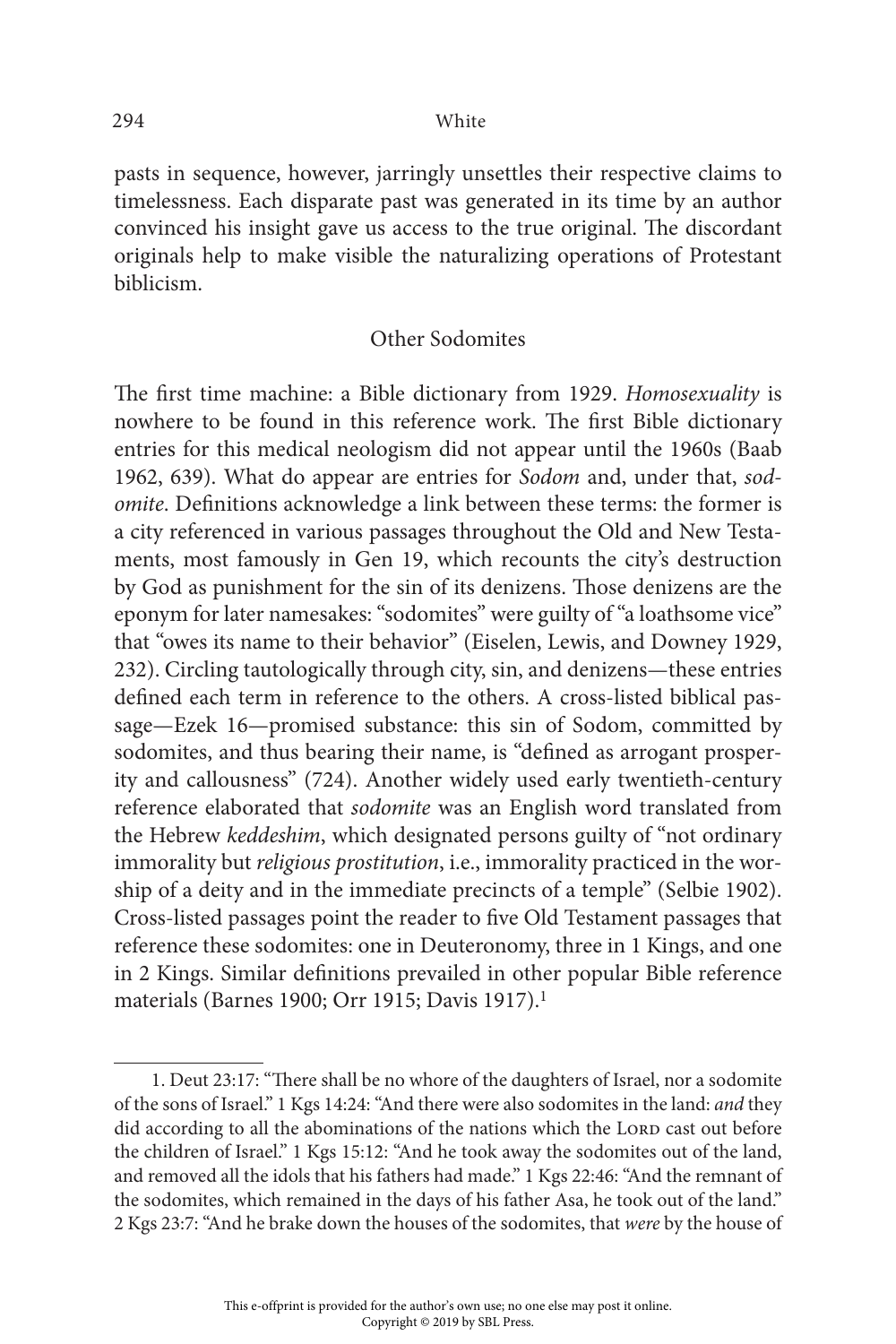First, we must notice the absences. The so-called clobber passages are not there. Not one of the Bible dictionary entries on sodomites points readers to a passage in the Pauline epistles or even in the New Testament. Homosexuality—or same-sex sexuality—is at best hinted at as a "loathsome vice," but other parts of the definition directly name other meanings namely, arrogant prosperity or religious prostitution. The latter definition distanced sodomy from ordinary sexual immorality. Sodomy, in these definitions, was a perverse ritual practice.

The Bible translation to which these reference tools referred was the KJV. For American Protestants, as for the rest of the English-speaking Protestant world, this Bible was no mere translation. The KJV stood unrivaled for more than four centuries as *the* Bible (Noll 2011; Marks 2012). Published in 1611, the KJV was a product of the English Reformation, and this context gave rise to particular visions of Sodom.

Historian Harry G. Cocks (2017, 158) shows how the Reformers read the story of Sodom as a sacred history of the Reformation fight against the "Whoredom and Uncleanness" of Roman Catholicism. In this theological polemic, the biblical sodomites were perverse papists, and the city of Sodom was the Roman Church. Homoeroticism was a component part of these biblical and theological narratives, but same-sex perversion was only one thread in a nest of bodily perversions signified by Sodom, which also encompassed fornication, adultery, prostitution, gender inversion, and subhuman monstrosity. These forms of sexual, gender, and bodily deviance further tangled with religious difference. Roman Catholicism was at the center of this thicket, as the paradigmatic prototype of the illicit heathenism found in false religion (133–60).

American Protestants, as inheritors of the Reformation legacy and its English Bible, also narrated their encounters with religious and bodily difference through the biblical story of Sodom. This pairing of Sodom and perverse idolatry was an interpretive tradition that continued to hold

the Lord, where the women wove hangings for the grove." (A sixth passage, Job 36:14, contains the same original Hebrew word, but the KJV renders it "the unclean": "They die in youth, and their life *is* among the unclean.") None of these five passages appear in contemporary Bible dictionary references to homosexuality, and later translations substitute "cult prostitutes" (or a similar phrase) for "sodomites" in these verses. Several contemporary scholars challenge the sexualized meaning of the word as an interpretive gloss and argue that the English rendering should simply be "holy man." For a history of interpretation, see Budin 2008 and Lings 2013.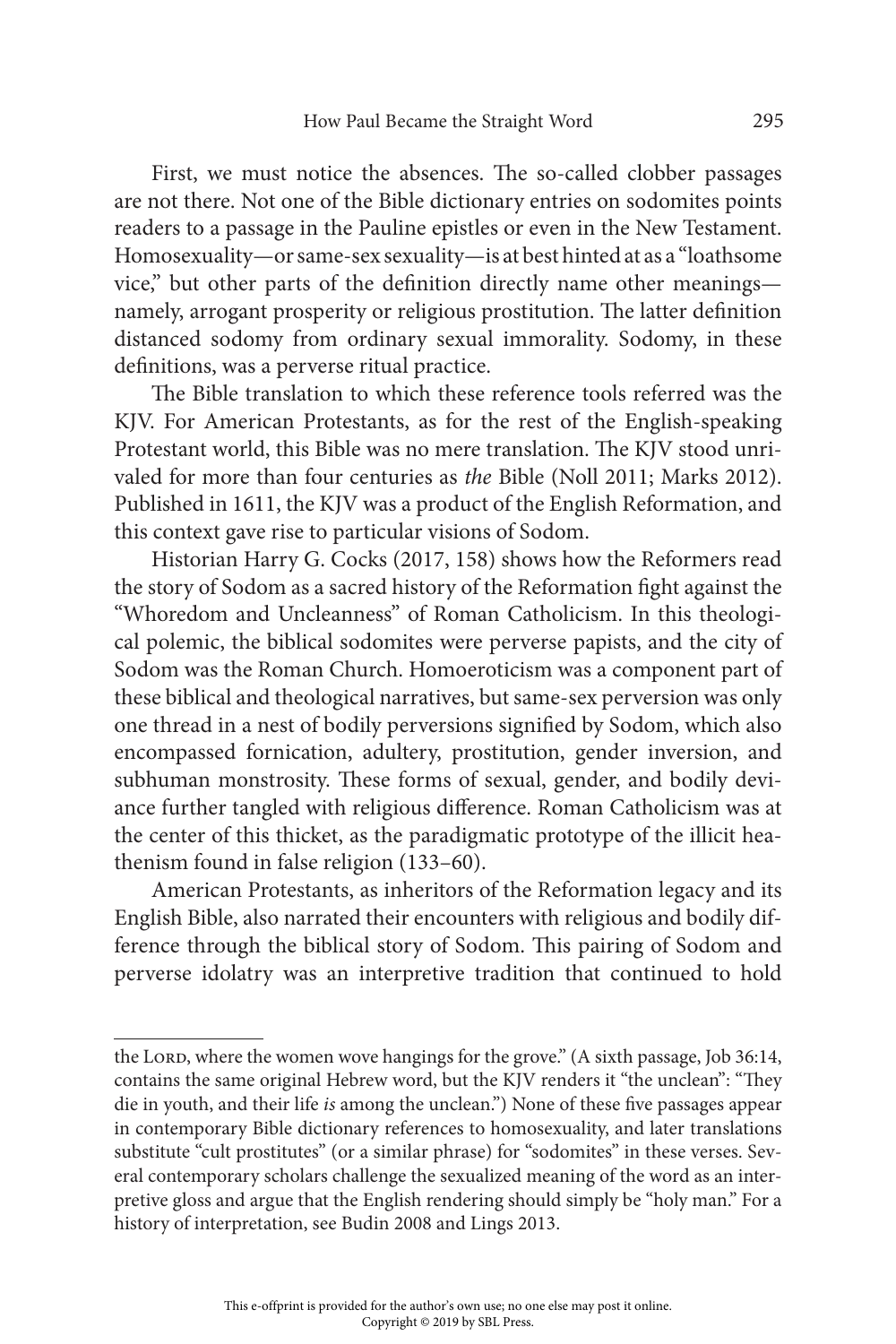power through the early twentieth century. Indeed, the Bible dictionaries and commentaries cited at the beginning of this essay section appeared in writing by Protestant domestic missionaries in the 1920s. Herbert Welsh, an Episcopalian missionary to Pueblo nations of the American southwest, referenced definitions of sodomy as an immoral pagan rite in order to argue—speciously—that Pueblo dance ceremonies "resembled this ancient religion practiced by the people of Sodom and Gomorrah" (quoted in Wenger 2009, 218–19). Welsh was no wacky outlier: quite a number of religion scholars viewed the so-called primitive religion of pre-Israelite cultures as naturally similar to non-Western spiritual practice. The entry for *sodomy* in James Hasting's widely used *Encyclopedia of Religion and Ethics* was written by such a scholar: George Aaron Barton, professor of Semitic languages and history of religion at the University of Pennsylvania and seminal thinker in the field of Oriental studies (Speiser and Albright 1942). Barton surmised that biblical sodomites were practitioners of religiously based sex rituals, comparable to the reported "indecencies" practiced within Saivite sects of Hinduism and in the coming-of-age rituals of Australian aboriginal people (Barton 1921, 673). These interpretations of the biblical Sodom located sodomitical perversion on the bodies of religious and racialized Others.

These exotic constructions of sodomy tended to exempt from scrutiny the homoerotic affections of those within the Protestant fold particularly when these believers were white Europeans. Historians' investigations of seventeenth-century sodomy discourses underscore this distancing effect: the associations of sodomy with a broader social disorder had the effect of removing everyday homoerotic affection from the fearsome condemnations of sodomitical sin (Herrup 1999; Bray 2006). Historians of sexuality in the United States also argue that other dynamics of nineteenth- and early twentieth-century American Protestantism contributed to a lack of concern about homoerotic behavior. Protestant practice focused on various worrisome aspects of relationships between women and men, which included not only attention to the marriage but also the more concerning task of preventing temptation between women and men. Same-sex friendships and single-sex institutions, in contrast, provided safe havens from sexual danger. In practice, these social and religious configurations meant that institutions like the Young Men's and Young Women's Christian Associations, with American branches founded in 1851 and 1858 respectively, provided surprising latitude to homoerotic relationships between women and between men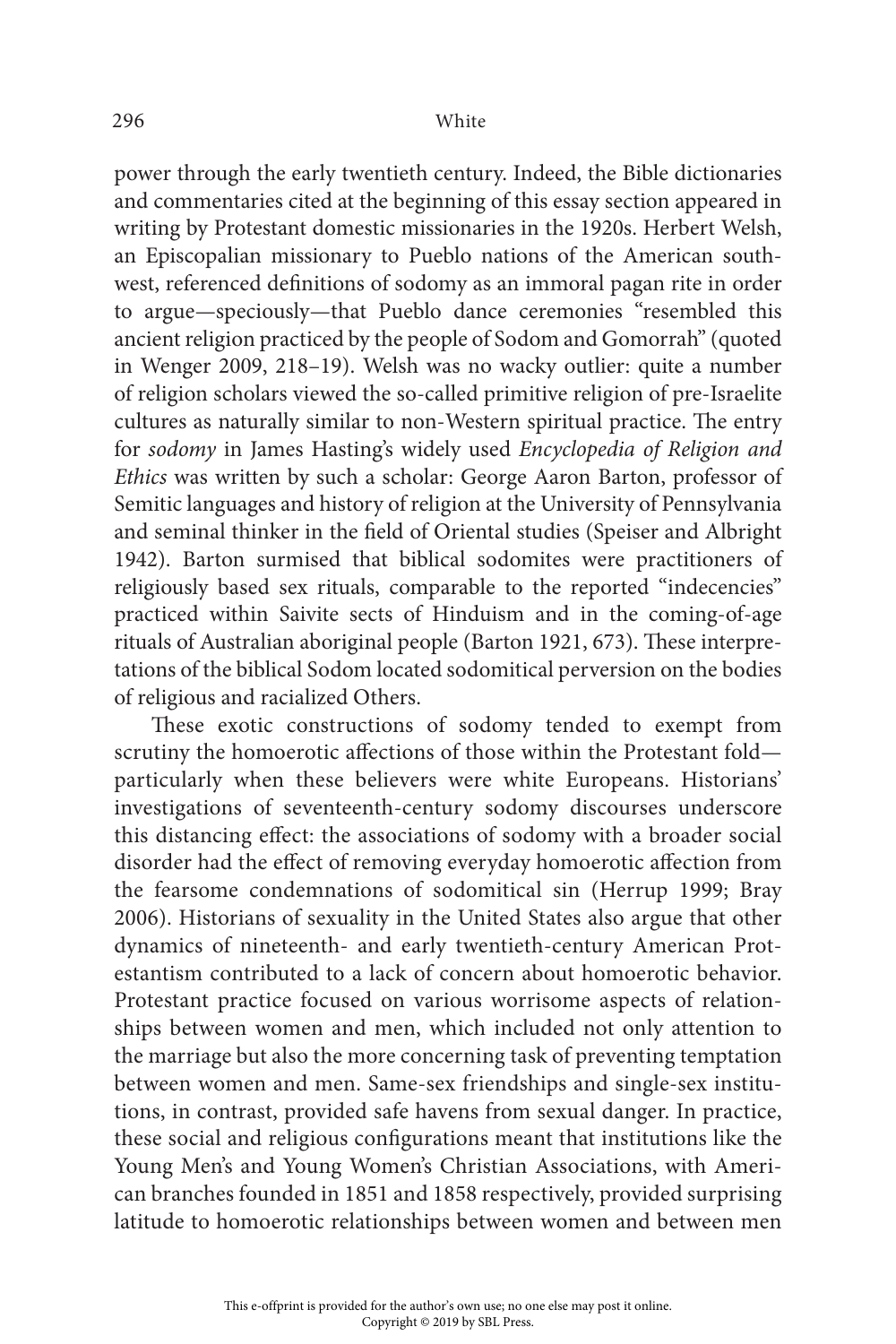(Gustav-Wrathall 1998; Chauncey 1985). Historian Kathi Kern (2018, 18), examining the amorous same-sex friendships of one YWCA leader, argued that religion in this context offered "vocabularies of spiritual intimacy, religiously affiliated homosocial spaces, intimate rituals, and powerful theological concepts that transcended stigmas of deviance." For those within the spiritual fold, these religious spaces could nurture relationships of same-sex desire not in spite of theological commitments but because of them.

#### Homosexuality Comes Home to Roost

By the 1940s, as new frameworks of sexual health began to circulate in the American vernacular, same-sex love could no longer claim unexamined innocence. In 1946, for the first time, Christians could open a Bible and find a reference to homosexuality in its pages. This Bible was the New Testament of the RSV; the complete translation with the Old Testament came out in 1952. The American Standard Bible Committee, the group of biblical scholars that labored over this translation, began their work in the late 1930s. As Protestant liberals educated in elite intuitions, they were likely well acquainted with the fields of psychology and psychotherapy. In many ways, the RSV translation was the product of liberal Protestant commitments to glean insight from new historical and scientific research as a resource for Christian revelation. The RSV was advertised as the "first modern Bible"; it promised to match the "timeless beauty" of the KJV but with "more accurate and easier to read prose" (RSV advertisement 1952; Thuesen 1999). The new direct reference to homosexuality dovetailed with the translators' mission to replace the KJV's vague anachronisms with modern, accessible wording.

The Bible passage was 1 Cor 6:9, where homosexuals were now listed among the sinners barred from the kingdom of God. This change streamlined into one figure what the KJV listed in two words: "effeminates" and "abusers of self with mankind." The new wording received little notice, but various authors discussed how the new translation challenged previous assumptions about what kinds of sins were being addressed by the KJV's vague wording. One local pastor reminisced about a favorite sermon that expanded on the figure of the "effeminates" in 1 Cor 6:9. The minister understood the term as an obvious reference to "the soft, the pliable, those who take the easy road." The sermon's message was a challenge to undertake the difficult path of faith. This minister reported "his amazement and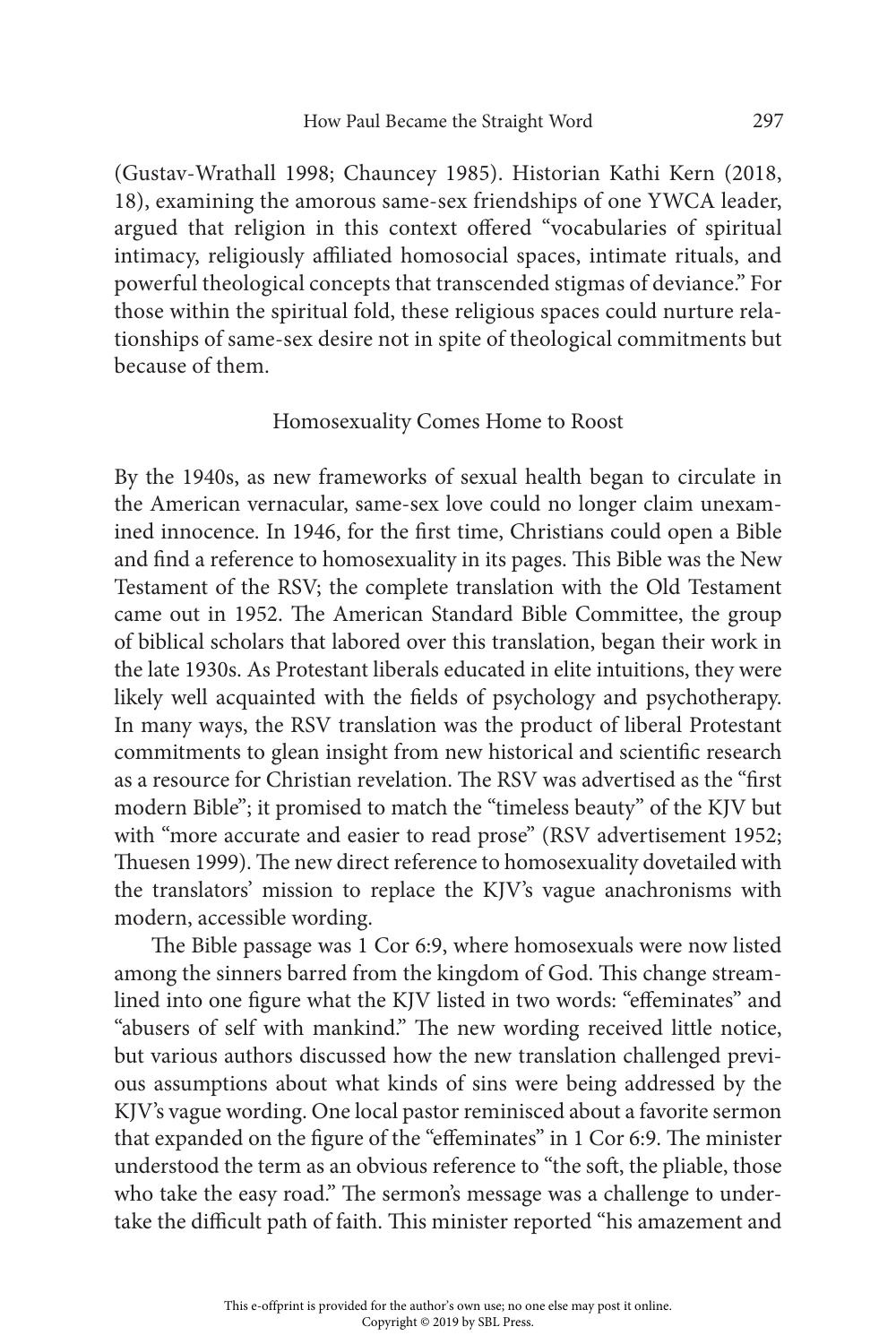chagrin" when he read the same passage in the RSV and discovered that "effeminate" was translated "homosexuals" (Jones 1956, 77). The point of this anecdote was to warn other ministers to use updated reference tools in their sermon preparation. The outdated source for this sermon may well have been the 1929 *Abington Bible Commentary*, which expanded on the apostle Paul's concerns about "self indulgence of appetite and speech" (Eiselen 1929, 1178). This earlier understanding of effeminacy was not the only nonhomosexual interpretation of the sinners named in this passage. Another widely shared assumption about the reference to "abusers of self with mankind" was that it prohibited masturbation ("self-abuse") or any other kind of nonprocreative "spilling of seed," such as the use of birth control (Fletcher 1960, 118; Northcote 1906, 34). The RSV's unambiguous reference to "homosexuals" in this passage foreclosed these earlier interpretations with the simple insertion of a new word.

The new wording of 1 Cor 6:9 was only one part of a broader reconfiguration, which shuffled the KJV-based Sodom tradition into a new interpretive tradition that focused on homosexuality as a distinct category of deviance. These changes are exhibited with particular clarity in the twelve-volume *The Interpreter's Bible: The Holy Scriptures in the King James and Revised Standard Versions*, published by the theologically moderate Abingdon Press. Careful perusal of these twelve hefty volumes promised to open up timeless truths that transcended the time-bound translations of the KJV and RSV. This magisterial reference tool, in sum, built an accessible door for modern-day Bible readers to glean timeless truth from ancient texts. Even the editors marveled: this new commentary, the introduction promised, offered a "veritable 'open sesame' " to the world of the Bible (Buttrick 1951, xvii). This paradox of ancient truth and modern relevance also suffused the volume's newly frank discussion of homosexuality. The direct speech about homosexuality was a first for Bible reference tools. As the scholarly authors addressed it, this modern innovation was truth always present in the original texts.

The primary textual anchors for this new antihomosexual Bible tradition were in 1 Cor 6:9 and Rom 1, with Old Testament support found in Leviticus and in the Gen 19 story of Sodom. The *Interpreter's Bible*  explained the same-sex meaning of these passages with language that evoked psychoanalysis. Commentary on Rom 1:26–28 explained that homosexuality was a "manifestation" of "the root cause of both the sin and corruption in idolatry," phrasing that followed disease diagnosis of homosexuality as the behavioral manifestation of a deeply rooted pathol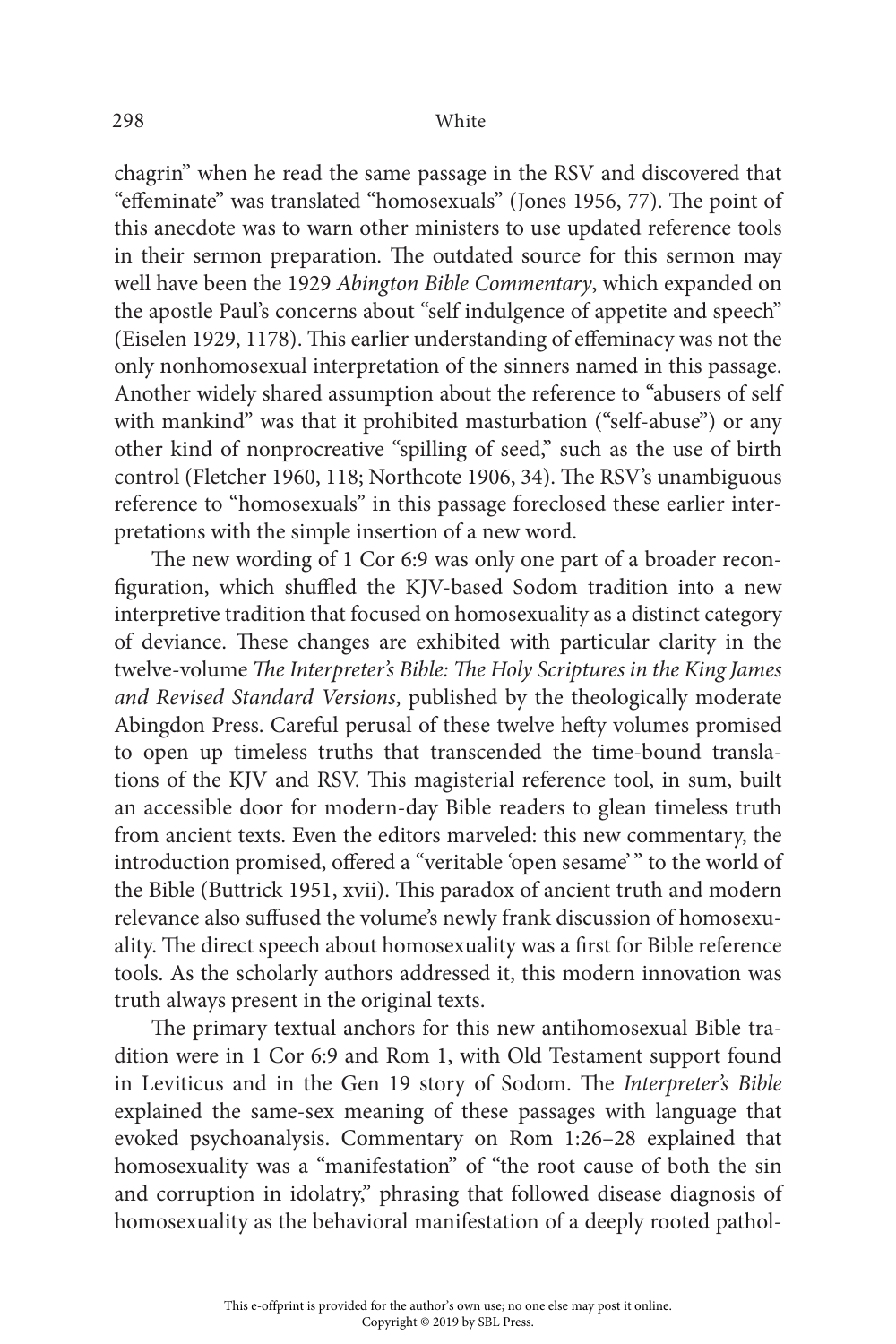ogy (1954, 401–3). The biblical commentary also stressed the contagious aspects of this sexual pathology: those who "refuse to give God any place in their thoughts," this same commentator warned, might also be abandoned to corrupt desires (471).

The entry of new homosexual meanings into these Bible verses took place alongside the sodomite's exit. In five Old Testament passages where the KJV spoke of "sodomites," the RSV now named "cult prostitutes." The change in term offered what translators and commentators alike saw as not an innovation but a clarification. Biblical scholarship widely insisted that the term sodomites in the passage was misleading and inaccurate. While mid-twentieth-century scholars continued to interpret these as references to sex acts linked to pagan rituals, most of the biblical scholarship theorized that these practices were part of an ancient fertility cult, in which sexual intercourse was linked to the deities' power over the propagation of life (Brooms 1941). This interpretation would seem to necessarily exclude homosexuality. As one scholar pointedly argued, "homosexual coitus would be meaningless in the ritual of a fertility cult" (Bailey 1955, 53). These textual changes, as mere translations, made no claim to innovation. But they were shaped by a new common sense: heterosexuals could not possibly be sodomites.

The new homosexuality tradition was thus centered on a different set of passages than the earlier Sodom tradition. The Old Testament sodomites and their pagan idolatry were now replaced by a new therapeutic orthodoxy that focused on the New Testament. At the center of this antihomosexuality tradition were Rom 1 and 1 Cor 6:9. This shift introduced a new interiority to the sin of Sodom. Whereas earlier interpretations emphasized the foreignness of the biblical sodomites, the therapeutic turn of the mid-twentieth-century located homosexuality—at least potentially—within everyday Christianity. Biblical scholar Dale B. Martin has discussed this shift toward interiority as a peculiarly modern understanding of Rom 1: "What for Paul functioned as a sign of the boundary separating idolatrous civilization from monotheistic faith," Martin (2006, 64) writes, became "a symptom par excellence of what is wrong with 'all of us.' " Whereas sodomites were distant enemies of the faith, homosexual perversion threatened Christianity from within.

The RSV and accompanying commentaries, through the labors of midtwentieth-century Bible scholars, generated a new antihomosexual biblical literalism. The interpretive strategies of historical criticism embedded a distantly modern interpretive tradition into the text as a faithful repli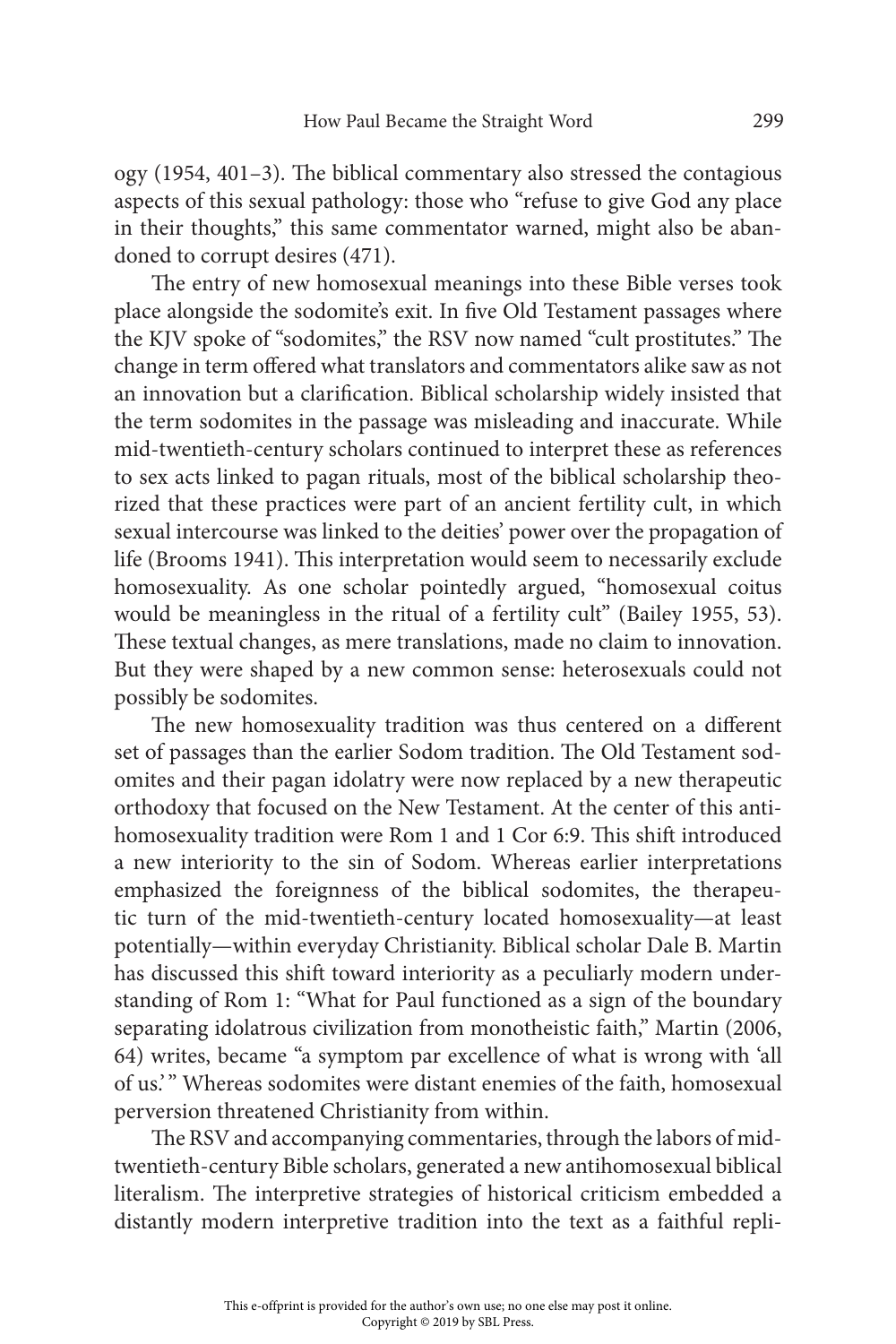cation of original meaning. This process also effectively disappeared the earlier perceptions of these passages as erroneous translations or inaccurate interpretations. These interpretive changes pared down the capacious forms of deviance signified by the figures of "sodomites," "effeminates," and "abusers of self with mankind" and retrofitted these figures into a modern therapeutic framework as simple anachronisms for homosexuality. Thus a neologism that was not even a century old—and that had only recently appeared in theological commentaries—fit so smoothly into the grooves of older biblical prohibitions that it seemed as if it had been there all along.

#### The Antigay Tradition

This new tradition also influenced Protestant conservatives. There was, however, nothing inevitable about this influence; conservative Protestants initially resisted both the RSV and the therapeutic paradigm for sexuality. It was not until the mid-1970s that conservative Protestants began to write and reflect at length on the biblical teaching about homosexuality. Evangelical and conservative Protestants worked to adopt and adapt the therapeutic views of sexuality first circulated by their liberal counterparts into a framework that eschewed their liberal counterparts' deliberate adaptations of secular forms of knowledge. What conservatives embraced as biblical (rather than secular) truth, however, had been effectively christened by a previous generation of Protestant liberals. The Bible's plain word on homosexuality proceeded from a newly implanted therapeutic tongue.

Conservative attachment to biblical authority was key to a process of authorizing change in the supposedly bedrock text. Critical to the process of consolidating a new orthodoxy was the 1978 publication of the NIV. This Bible translation was the evangelical answer to the liberal RSV, and it quickly surpassed the KJV as America's bestselling Bible. The RSV was the first Bible to use the term *homosexuals* in the plain text—in a New Testament passage in 1 Corinthians. The RSV also excised some sodomites from the plain text as well. The KJV has several Old Testament passages that referenced "sodomites" as ancient pagan idolaters. The new translation changed them to "cult prostitutes." These changes tracked along a therapeutic logic, which narrowed the meanings of sodomy to homosexual behavior and thus sloughed off the previously attached meanings of idolatry. When the evangelical translators made their own choices for the NIV, they challenged a number of the RSV precedents, but they adopted this particular set of textual interpretations. In these translation changes,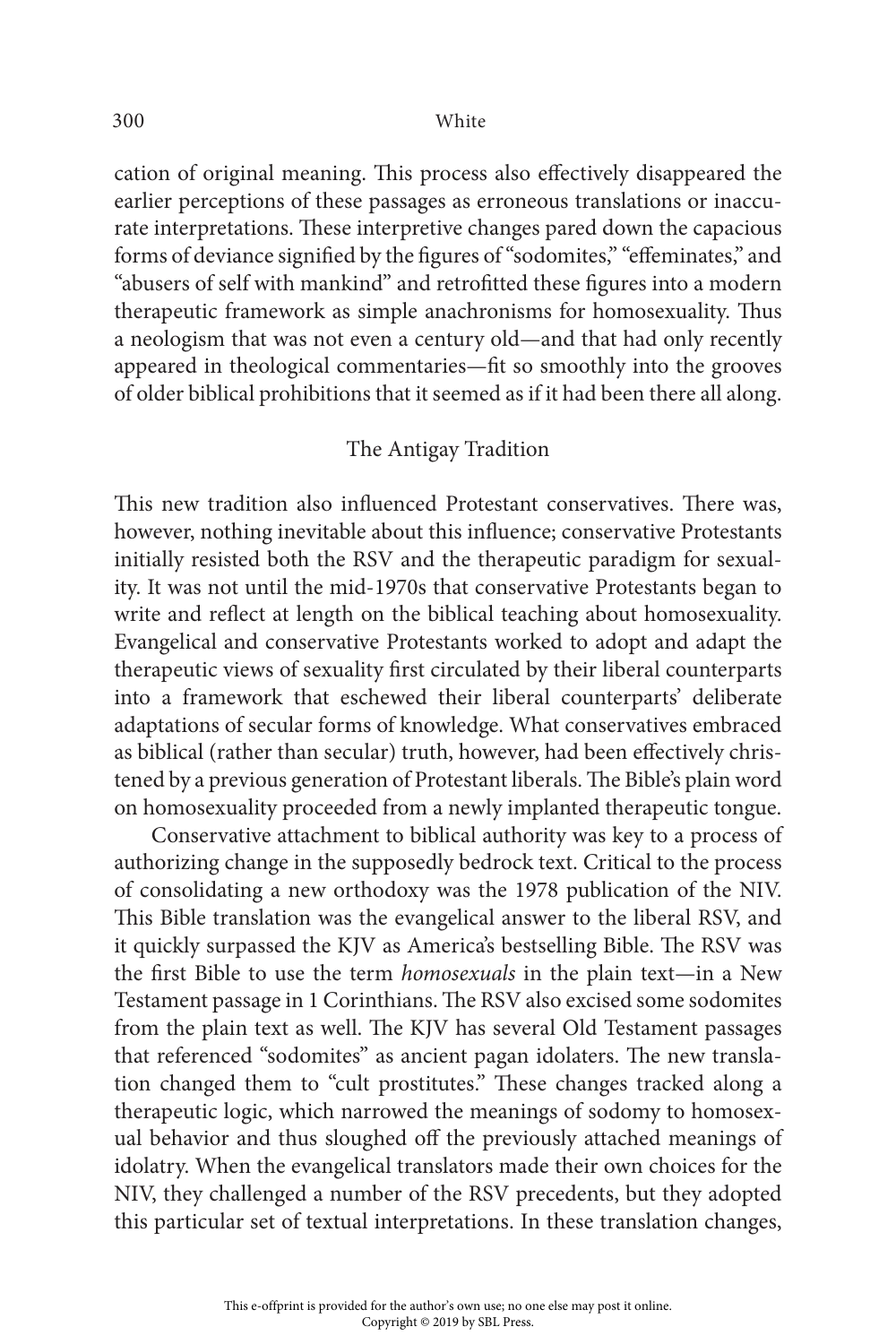evangelicals belatedly followed liberals' modern therapeutic paradigm by reconfiguring an older sodomy tradition into an emergent homosexuality tradition. Thus the NIV translation worked to ratify and authorize a new antihomosexual tradition. Translators did not only change the Bible's meanings; they changed the wording to make plain newly understood meanings. The debate over whether a modern notion of a sexual orientation should moderate the Bible's plain prohibitions against homosexual acts obscured the more fundamental changes in modern Bibles. The seemingly plain tradition of homosexual prohibition was itself a product of earlier interpretive changes that through the process of translation became embedded into the words of the text.

The direct impetus to explicitly stake out this orthodoxy was not a secular movement for gay rights but the heterodox interpretations within the ranks of conservative Protestants. Leading conservatives were concerned about pro-gay Christian teachings that were gaining influence through the 1970s. The United Fellowship of Metropolitan Community Churches, a gay-welcoming fellowship, voiced a thoroughly biblicist message of gay acceptance (Perry 1972). At the same time, a small but vocal movement for gay and lesbian acceptance also began to emerge within evangelical institutions (Gasaway 2014). This group included Ralph Blair, who led the organizing efforts for Evangelicals Concerned, the affinity group for gay evangelicals founded in 1975 (see Blair 1977). It also included Virginia Ramey Mollenkott and Letha Scanzoni's (1978) best-selling pro-gay treatise, *Is the Homosexual My Neighbor*? Both respected evangelical Christian authors, Scanzoni and Mollenkott made an argument that even critics acknowledged took biblical authority seriously. The first systematic writing by conservative Protestants on the biblical condemnation of homosexuality was a defensive response to previous pro-gay Christian arguments (Lindsell 1973; Bockmühl 1973; Kinlaw 1976; Lovelace 1978; Kirk 1978).

These developments were important because they showed the covert ways that the interpreted meanings of the Bible changed over time, even for conservatives who strongly insisted upon biblical authority. What conservatives defended as tradition was in many ways a reanimated version of liberal therapeutic orthodoxy, which underscored the binding meanings of the Bible's condemnation against homosexual acts. Antihomosexual conservatives hewed closely to what they saw as the plain evidence of biblical authority. Liberals emphasized historical-critical methods that cultivated a critical distance between the reader and the perceived meanings of Scripture. Through this deliberate attention to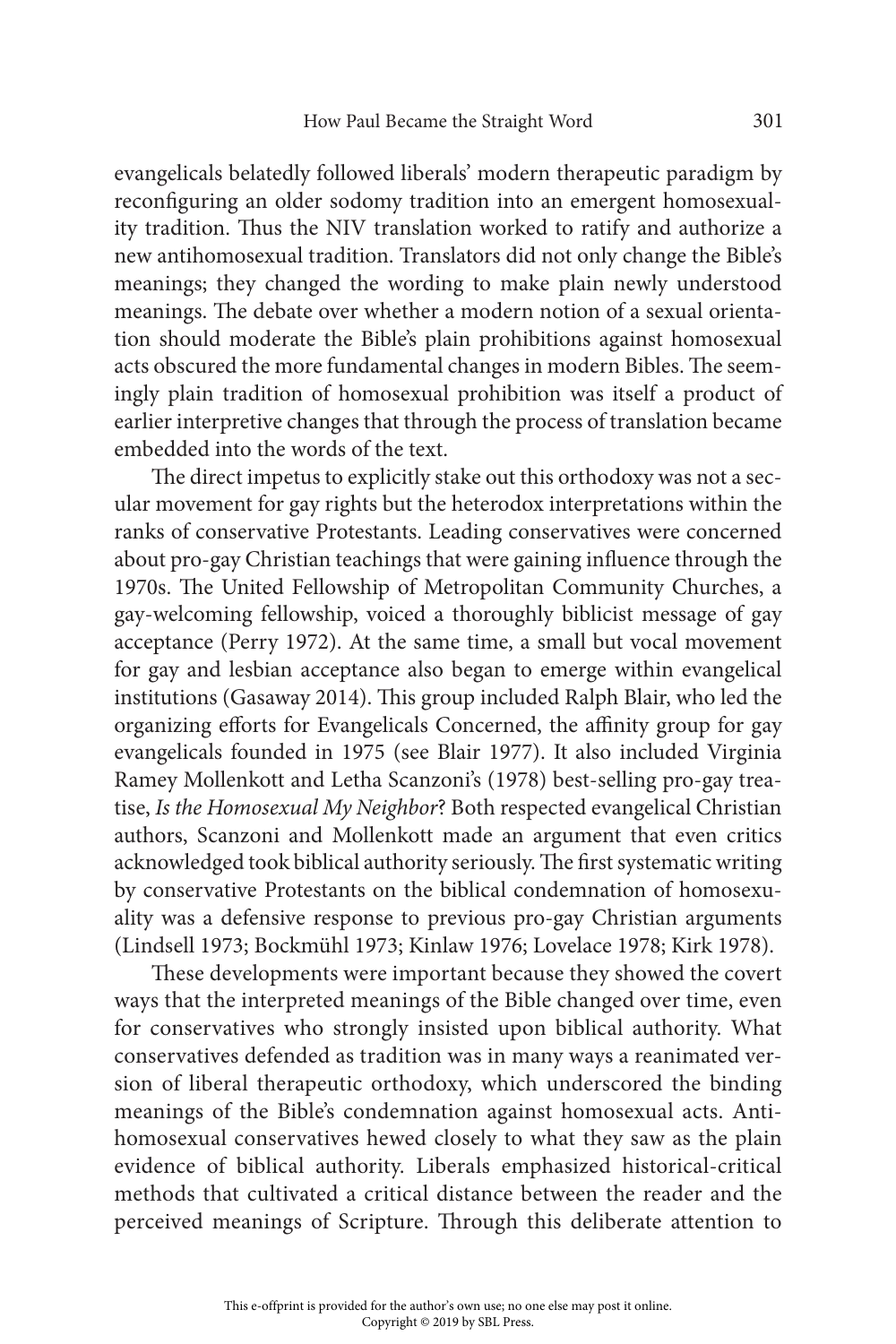interpretation, liberals challenged and reinterpreted seemingly plain Bible prohibitions on the grounds that they should be seen not as timeless rules but as contextual practices. In contrast, those who professed an attachment to the plain or literal meanings of the Bible accused their opponents of arguing away plain meanings that conveyed the Bible's unchanging authority.

The late twentieth-century explosion of new Bible products also further expanded and cultivated readers' connections to those newly plain meanings. Conservative Protestant publishing companies offered an expanding array of what one religion scholar calls the "culturally relevant Bible" (Gutjahr 2008, 326). Glossy covers, attractive images, and magazinelike styles were important to the consumer packaging of new translations, paraphrase editions, and Bible study tools. They offered the Bible as a lifestyle product with to-the-minute wisdom for everyday choices. These Bible products illustrate a second important aspect to conservative Christian practices of literalism that were important to the practice of this new antigay tradition. In addition to avowed fidelity to biblical authority, the practice of literalism also conveyed a personal and affective relationship to the text and its divine author—the Bible not only speaks authoritatively; it speaks *to me* (Malley 2004). Indeed, the format of late twentieth-century Bible products actively cultivated this sense of closeness. Formats that elicited readers' personal engagement with the text also gave material meaning to the repeated injunction to "hide God's word in your heart." The Bible's meanings were not an external authority but an interiorized truth. The personal attachment to the Bible's meanings served as a mechanism for the production of a distinctive sexual self. When evangelicals spoke of the ways that biblical authority marked out a distinct practice of sexual behavior—sexual abstinence, heterosexuality, and marital fidelity—they were not speaking of a rote performance of external rules; they were referring, rather, to living out a deeply embedded sense of self. The political rhetoric of "defending moral values" might communicate to outsiders an adherence to external rules and authorities; for the born again, however, the affective personal life of faith was about remaining authentic to an interior truth.

#### Conclusion

This history of the straight Word is not only important for understanding Christianity, but it also helps to illuminate the durable equation of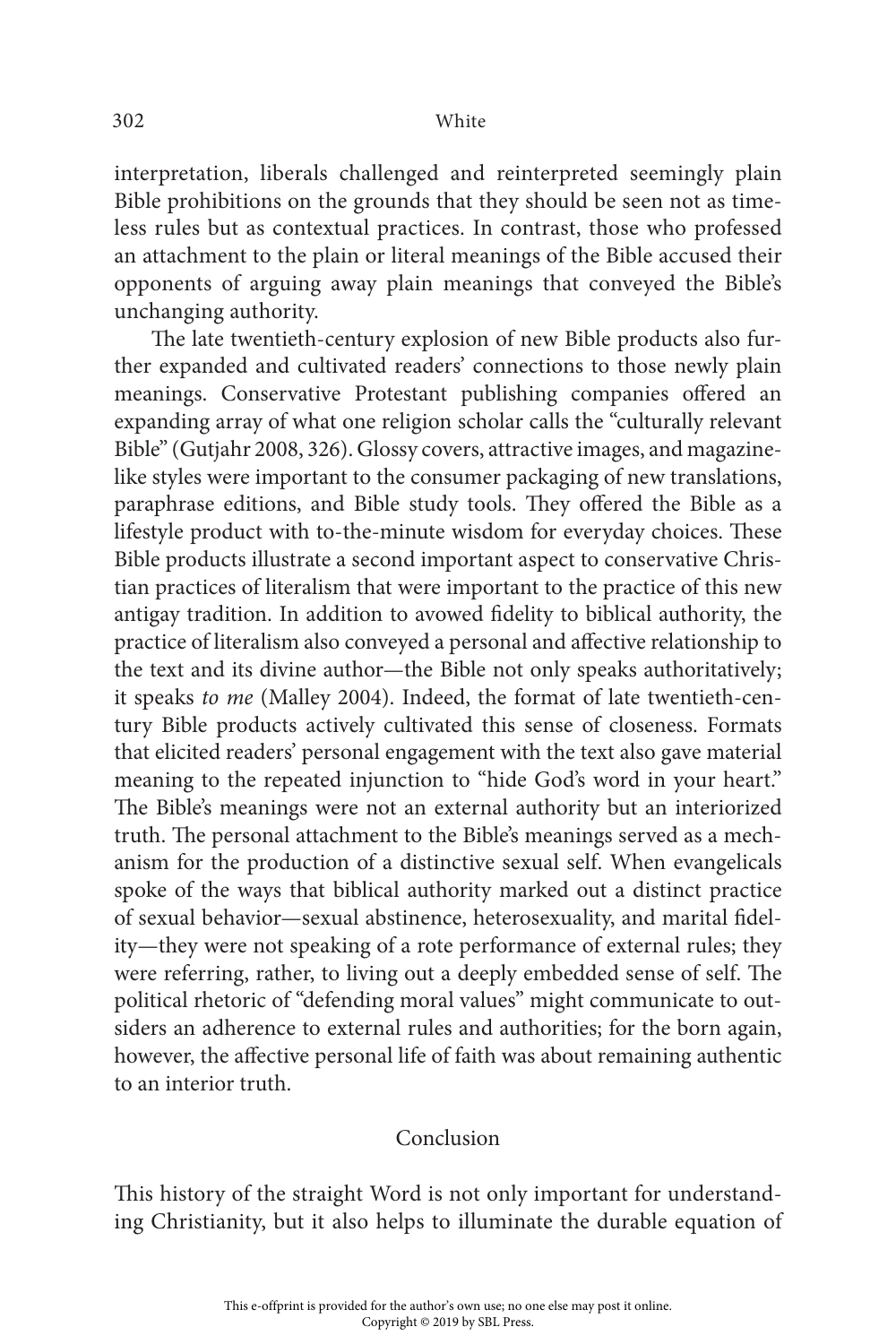heteronormativity with religion writ large. In the late twentieth-century debates over homosexuality, sexual identity and biblical orthodoxy seemed to proceed from opposing sources of truth. Gay and lesbian identities are modern and secular; the Bible is ancient and religious. This patent truth stood as such, however, because of the ways that Americans of various faith traditions—and none at all—perceived the Bible's newly implanted antihomosexual tradition as an accurate map of the past. What "the Bible says" about sexuality has circulated well outside the fold of believing Christians. Indeed, many non-Christians would aver that Scripture *does* plainly forbid homosexuality. These nonbelievers might regard the Scriptural condemnation as a fact—even if the significance they take away from that fact is that religion is homophobic. Modern Bibles, that is, are often read and interpreted as neutral historical evidence about religion writ large, as if modern English translations can account for the long and variable past of a monolithic Judeo-Christian tradition. Such influence suggests a further reason for inquiring into the sexual history of modern Bibles. Not only have they been shaped by modern medical constructions of sexuality, but they have also reinforced and naturalized these new ways of thinking about sexuality by projecting them—via new translations and interpretations—into the ancient past. Moreover, because these modern Bibles have been signified generically as *the* Bible (rather than *a* Bible or a particular Protestant translation), these practices of translation and interpretation have also played an important role in constructing a religious past assumed to be shared, monolithic, and heteronormative.

This felt sense of the past, this essay suggests, is a specter of twentieth-century Protestant biblicism, which continues to pervade civil law and public discourse as the rhetorical touchstone for what historian Mark Noll (2011, 72) calls a "biblical civil religion." Indeed, Noll's observation about the nineteenth-century debates over biblical teachings about slavery seems to hold continued relevance for today's debates over sexuality. Not only did both sides "read the same Bible," Noll (1998, 43) argues, but "they also read the Bible *in the same way*." The Bible's plain meaning continues to haunt the supposedly religion-free zone of the secular. Nowhere is this ghost more pervasive than in the ideology of *sexularism*, a neologism coined by Joan Wallach Scott (2009, 1–2) to name "the elision of the secular and the sexually liberated—their assumed synonymity." Protestant biblicism, as a felt sense of the past, powerfully underpins all sides of public debates over sex.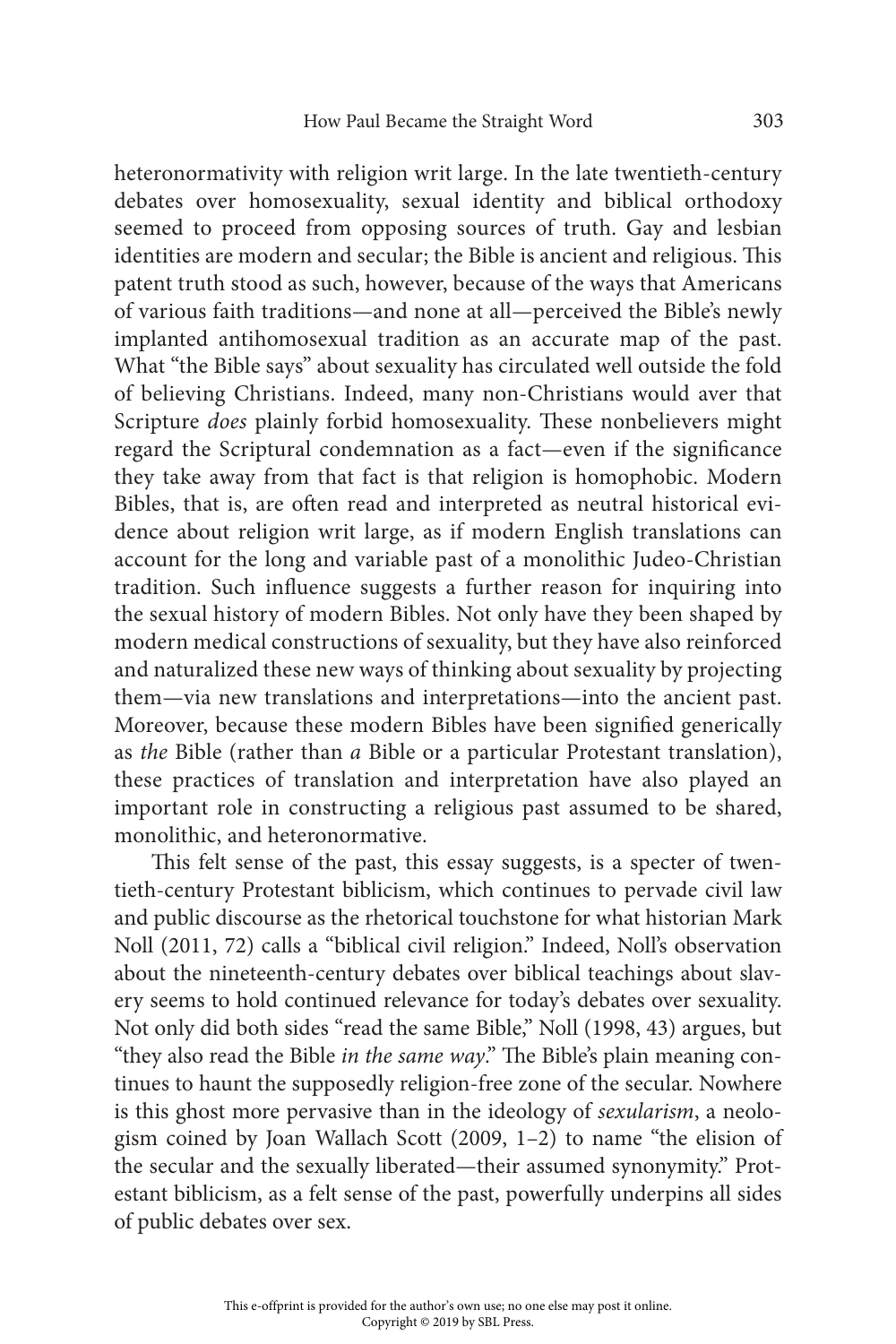## 304 White

#### Works Cited

- Baab, O. J. 1962. "Homosexuality." Page 639 in vol. 2 of *The Interpreter's Dictionary of the Bible: An Illustrated Encyclopedia*. Edited by George Arthur Buttrick. 4 vols. New York: Abingdon.
- Bailey, Derrick Sherwin. 1955. *Homosexuality and the Western Christian Tradition*. London: Longmans, Green.
- Barnes, Charles Randall, ed. 1900. *Dictionary of the Bible: Biographical, Geographical, Historical, and Doctrinal*. New York: Eaton & Mains.
- Barton, George Aaron. 1921. "Sodomy." Pages 672–74 in vol. 11 of *Encyclopedia of Religion and Ethics*. Edited by James Hastings. 12 vols. New York: Scribner.
- Bayer, Ronald. 1981. *Homosexuality and American Psychiatry: The Politics of Diagnosis*. New York: Basic Books.
- Blair, Ralph. 1977. *An Evangelical Look at Homosexuality*. New York: Homosexual Community Counseling Center.
- Bockmühl, Klaus. 1973. "Homosexuality in Biblical Perspective." *Christianity Today* 17.10:12–18.
- Bray, Alan. 2006. *The Friend*. Chicago: University of Chicago.
- Brooms, Beatrice A. 1941. "Fertility Cult Functionaries in the Old Testament." *JBL* 60:227–53.
- Budin, Stephanie Lynn. 2008. *The Myth of Sacred Prostitution in Antiquity.*  New York: Cambridge University Press.
- Buttrick, George Arthur, ed. 1951. *The Interpreter's Bible: The Holy Scriptures in the King James and Revised Standard Versions Romans*. Vol. 9. New York: Abingdon.
- Canaday, Margot. 2009. *The Straight State: Sexuality and Citizenship in Twentieth-Century America*. PSMA . Princeton: Princeton University Press.
- Chauncey, George. 1985. "Christian Brotherhood or Sexual Perversion? Homosexual Identities and the Construction of Sexual Boundaries in the World War One Era." *JSH* 19:189–211.
- Cocks, Harry G. 2017. *Visions of Sodom: Religion, Homerotic Desire, and the End of the World in England, c. 1550–1850*. Chicago: University of Chicago Press.

Davis, John D. 1917. *A Dictionary of the Bible*. Philadelphia: Westminster.

Eiselen, Frederick Carl, Edwin Lewis, and David G. Downey, eds. 1929. *The Abingdon Bible Commentary.* New York: Abingdon.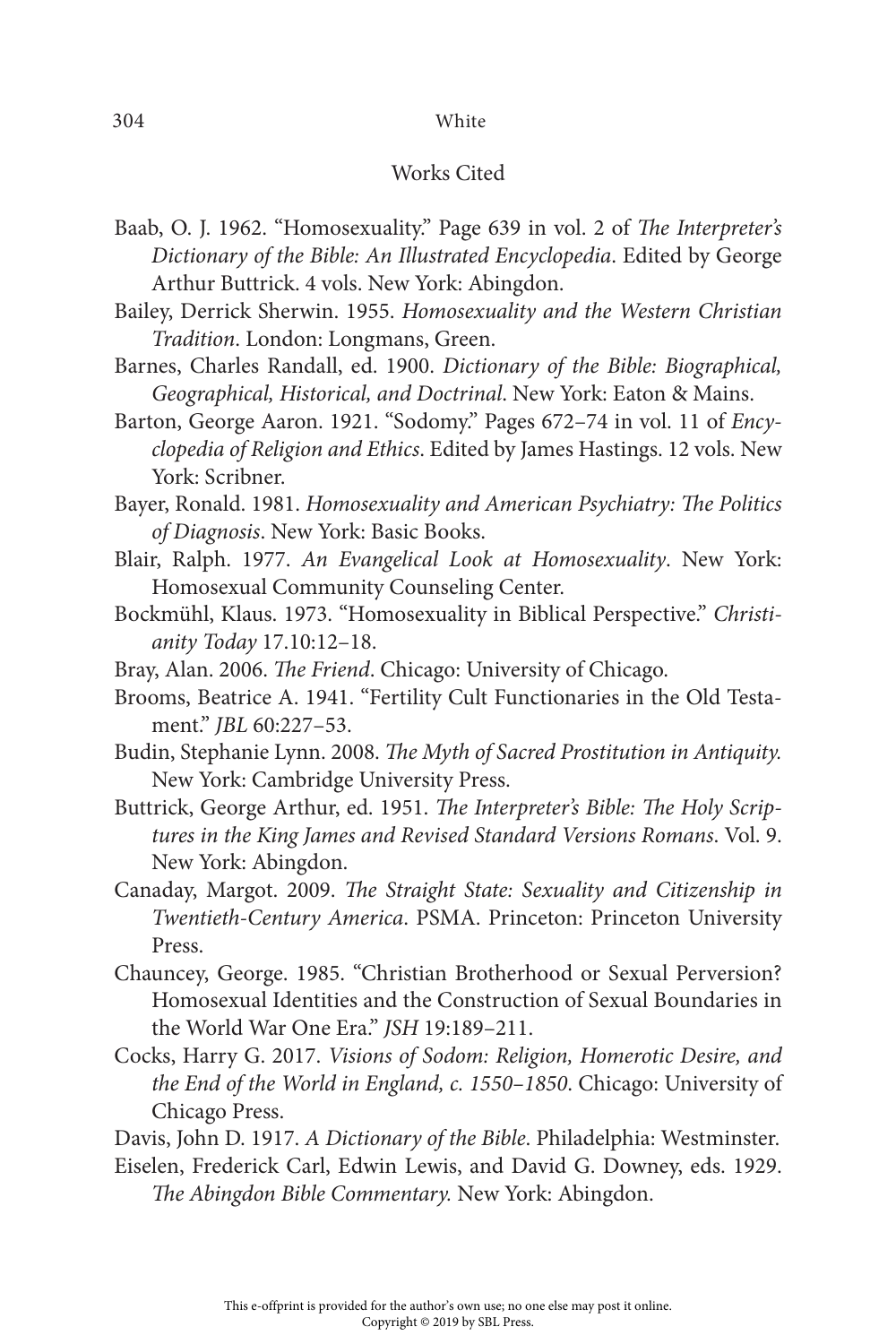- Fletcher, Joseph F. 1960. *Morals and Medicine: The Moral Problems of The Patient's Right to Know the Truth, Contraception, Artificial Insemination, Sterilization, Euthanasia*. Boston: Beacon.
- Foucault, Michel. 1990. *An Introduction.* Vol. 1 of *The History of Sexuality.*  Translated by Robert Hurley. Repr. ed. New York: Vintage.
- Gasaway, Brantley W. 2014. *Progressive Evangelicals and the Pursuit of Social Justice*. Chapel Hill: University of North Carolina Press.
- Goss, Robert E., and Mona West, eds. 2000. *Take Back the Word: A Queer Reading of the Bible*. Cleveland: Pilgrim.
- Gustav-Wrathall, John Donald. 1998. *Take the Young Stranger by the Hand:*  Same-Sex Relations and the YMCA. CSSHS. Chicago: University of Chicago Press.
- Gutjahr, Paul. 2008. "The Bible-zine *Revolve* and the Evolution of the Culturally Relevant Bible in America." Pages 326–48 in *Religion and the Culture of Print in Modern America*. Edited by Charles L. Cohen and Paul S. Boyer. PCHMA. Madison: University of Wisconsin Press.
- Halley, Janet E. 1993. "Reasoning about Sodomy: Act and Identity in and after Bowers v. Hardwick." *VLR* 79:1721–80.
- Halperin, David. 2000. "How to Do the History of Homosexuality." *GLQ* 6:87–124.
- Herrup, Cynthia B. 1999. *A House in Gross Disorder: Sex, Law, and the Second Earl of Castlehaven*. New York: Oxford University Press.
- Jagose, Annamarie. 1996. *Queer Theory: An Introduction*. New York: New York University Press.
- Jones, Ilion Tingnal. 1956. *Principles and Practice of Preaching*. Nashville: Abingdon.
- Katz, Jonathan Ned. 1997. " 'Homosexual' and 'Heterosexual': Questioning the Terms." Pages 177–80 in *A Queer World: The Center for Lesbian and Gay Studies Reader*. Edited by Martin Duberman. New York: New York University Press.
- Kern, Kathi. 2018. "Winnifred Wygal's Flock: Same-Sex Desire and Christian Faith in the 1920s." Pages 17–33 in *Devotions and Desires: Histories of Sexuality and Religion in the Twentieth-Century United States*. Edited by Gillian Frank, Bethany Moreton, and Heather R. White. Chapel Hill: University of North Carolina Press.
- Kinlaw, Dennis. 1976. "A Biblical View of Homosexuality." Pages 104–16 in *The Secrets of Our Sexuality*. Edited by Gary Collins. Waco, TX: Word.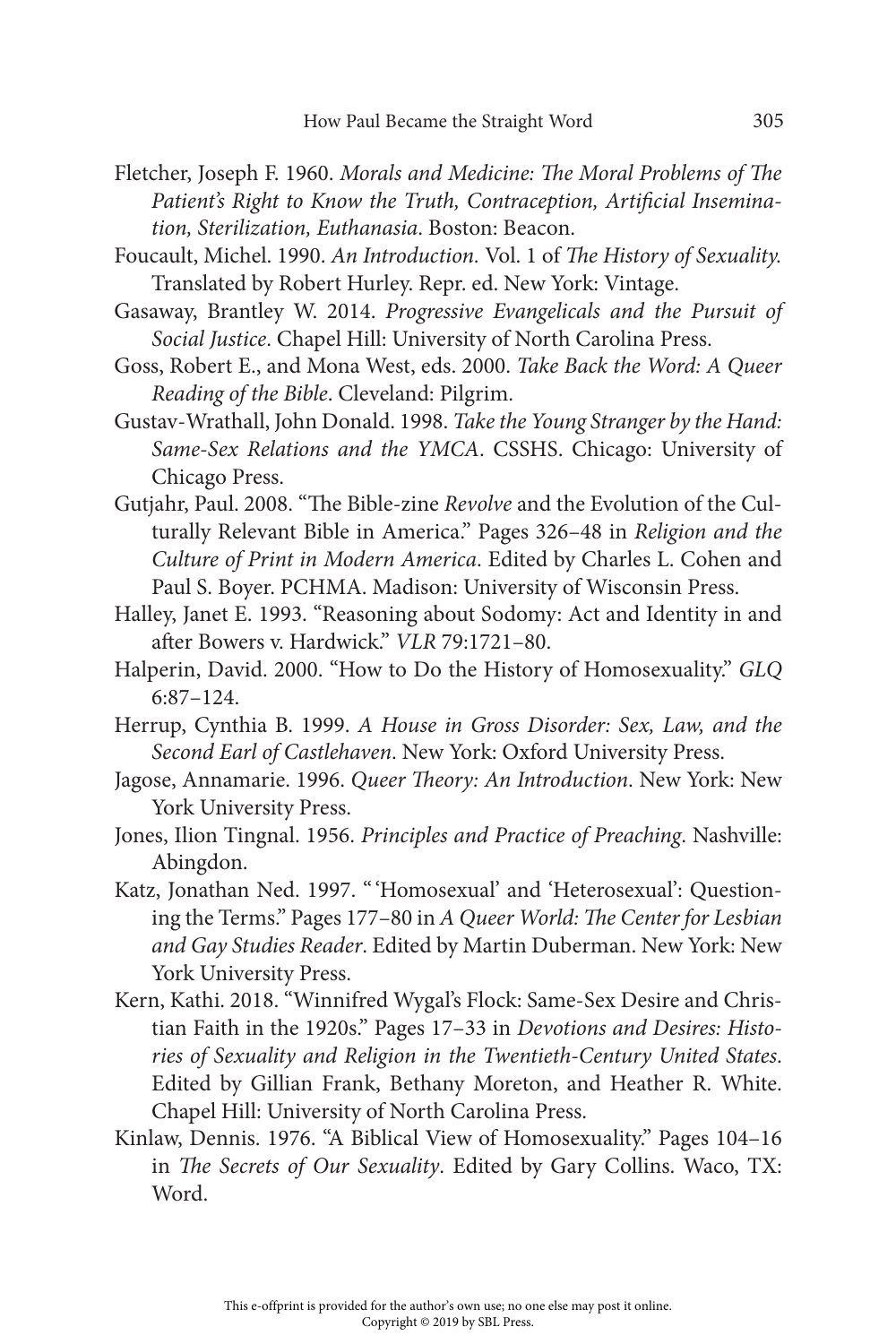- Kirk, Jerry R. 1978. *The Homosexual Crisis in the Mainline Church: A Presbyterian Minister Speaks Out*. London: Nelson.
- *Life Application Bible, New International Version*. 2011. Personal size edition. Wheaton, IL: Tyndall; Zondervan.
- Lindsell, Harold. 1973. "Homosexuals and the Church." *Christianity Today* 17.25:8–12.
- Lings, K. Renato. 2013. *Love Lost in Translation: Homosexuality and the Bible*. Victoria, BC: Trafford.
- Lovelace, Richard F. 1978. *Homosexuality and the Church*. London: Lamp.
- Malley, Brian. 2004. *How the Bible Works: An Anthropological Study of Evangelical Biblicism*. Walnut Creek, CA: AltaMira.
- Marks, Herbert. 2012. Preface to *The Old Testament*. Vol. 1 of *The English Bible King James Version.* Edited by Herbert Marks. New York: Norton.
- Martin, Dale B. 2006. *Sex and the Single Savior: Gender and Sexuality in Biblical Interpretation*. Louisville: Westminster John Knox.
- Mollenkott, Virginia Ramey, and Letha Scanzoni. 1978. *Is the Homosexual My Neighbor? Another Christian View*. San Francisco: Harper & Row.
- Muravchik, Stephanie. 2011. *American Protestantism in the Age of Psychology*. New York: Cambridge University Press.
- Noll, Mark. 1998. "The Bible and Slavery." Pages 43–73 in *Religion and the American Civil War*. Edited by Randall M. Miller, Harry S. Stout, and Charles Reagan Wilson. New York: Oxford University Press.
	- ———. 2011. "The King James Version at 300 in America: 'The Most Democratic Book in the World.' " Pages 71–98 in *The King James Bible and the World It Made*. Edited by David Lyle Jeffrey. Waco, TX: Baylor University Press.
- Northcote, Hugh. 1906. *Christianity and Sex Problems*. Philadelphia: Davis.
- Orr, James, ed. 1915. *The International Standard Bible Encyclopaedia*. Chicago: Howard-Severance.
- Perry, Troy. 1972. *The Lord Is My Shepherd and He Knows I'm Gay*. New York: Nash.
- RSV advertisement. 1952. *Life Magazine*, October 6. Available online at https://tinyurl.com/SBL0699b/.
- Scott, Joan W. 2009. "Sexularism." Ursula Hirschmann Annual Lecture on Gender and Europe at the European University Institute, Florence, Italy. https://tinyurl.com/SBL0699n.
- Selbie, J. A. 1902. "Sodomite." Page 559 in *A Dictionary of the Bible: Pleroma-Zuzim*. Edited by James Hastings, Alexander Selbie, Andrew